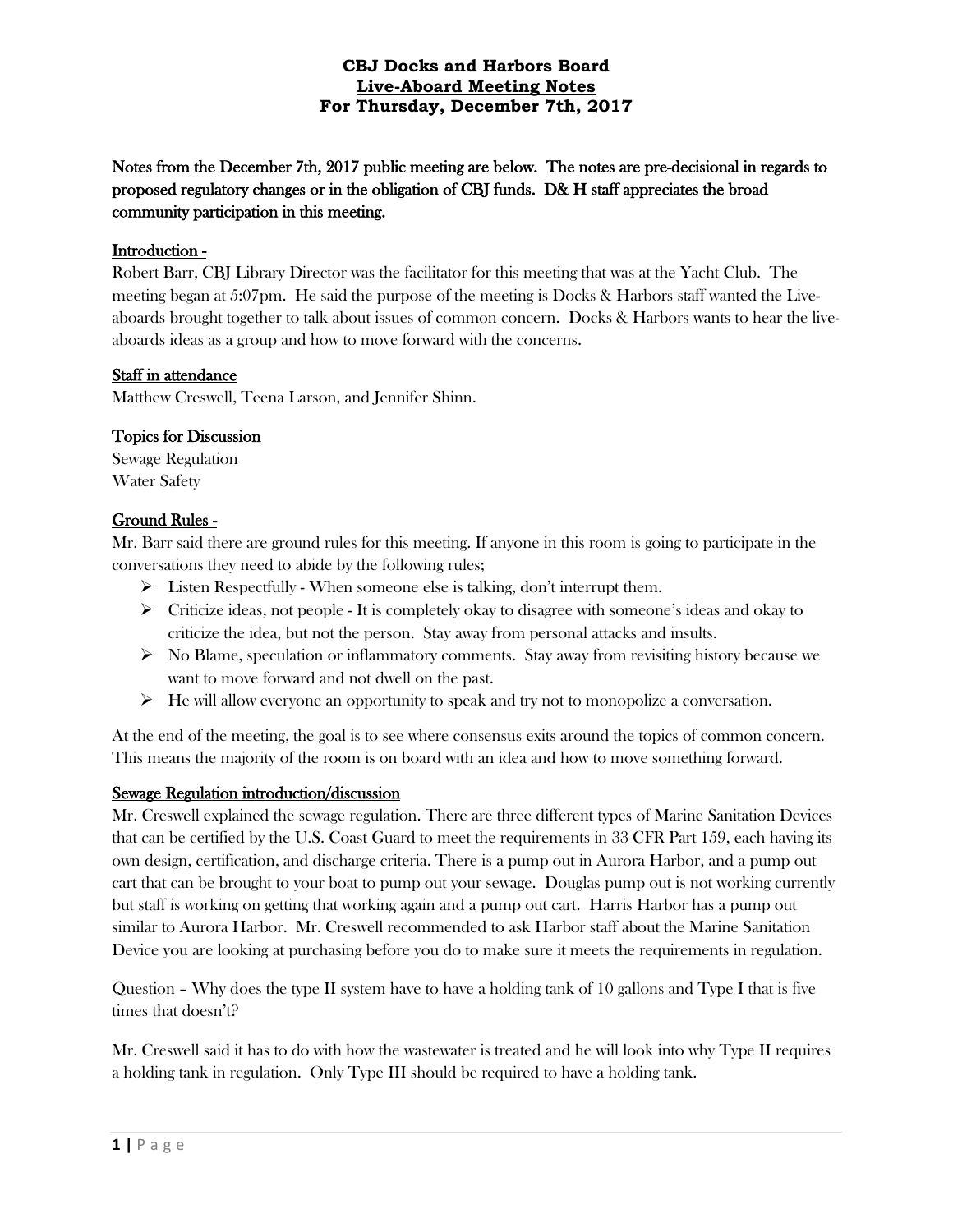Question – Does the Harbor determine success or failure of this regulation on coliform levels in the Harbor?

Mr. Creswell said the Coliform level test is what staff did on their own to get an idea of the condition of the Harbor water. We hope to test again in a few months and the coliform levels are down.

Comment- Our Harbor is unique. Last summer the Harbor was completely full of rotting red snapper carcasses. He does not want the live-aboard community judged because the performance of this program.

Mr. Creswell said the program has nothing to do with active counts in the Harbor.

Comment – If people are required to put in holding tanks for human waste, she feels the same way about dogs. Dog owners should not be allowed to wash their dogs poop in the water with the buckets on the docks.

Mr. Creswell said the buckets are being removed from the docks. In regulation it states washing dog poop in the water is not allowed.

Question – Will there be bags for people to use to pick up their dog poop?

Mr. Creswell said there are already bags throughout the Harbor. The bag dispensers are at the top of the gangway's and several other places throughout the Harbor. Staff has been directed to crack down on those irresponsible dog owners that don't clean up after their pet and don't have them on leashes.

Question – Are these Marine Sanitation Devices required for the fishing boats also?

Mr. Creswell said releasing sewage in the Harbor is already a federal regulation. He does not have a good answer to regulate the fishing fleet.

Question – Are all the boats going to be inspected or just the live-aboards?

Mr. Creswell said to register as a live-aboard, you are required to demonstrate that you have a marine sanitation device.

Question–Is this just for live-aboards?

Mr. Creswell said the regulation says every boat in the Harbor.

Question – When all the boats come due for their annual moorage are you going to ask the question to see if they are compliant?

Mr. Creswell said under regulation staff is not required to check to see if they are compliant.

Comment – The focus is just on live-aboards?

Mr. Creswell said yes for this regulation.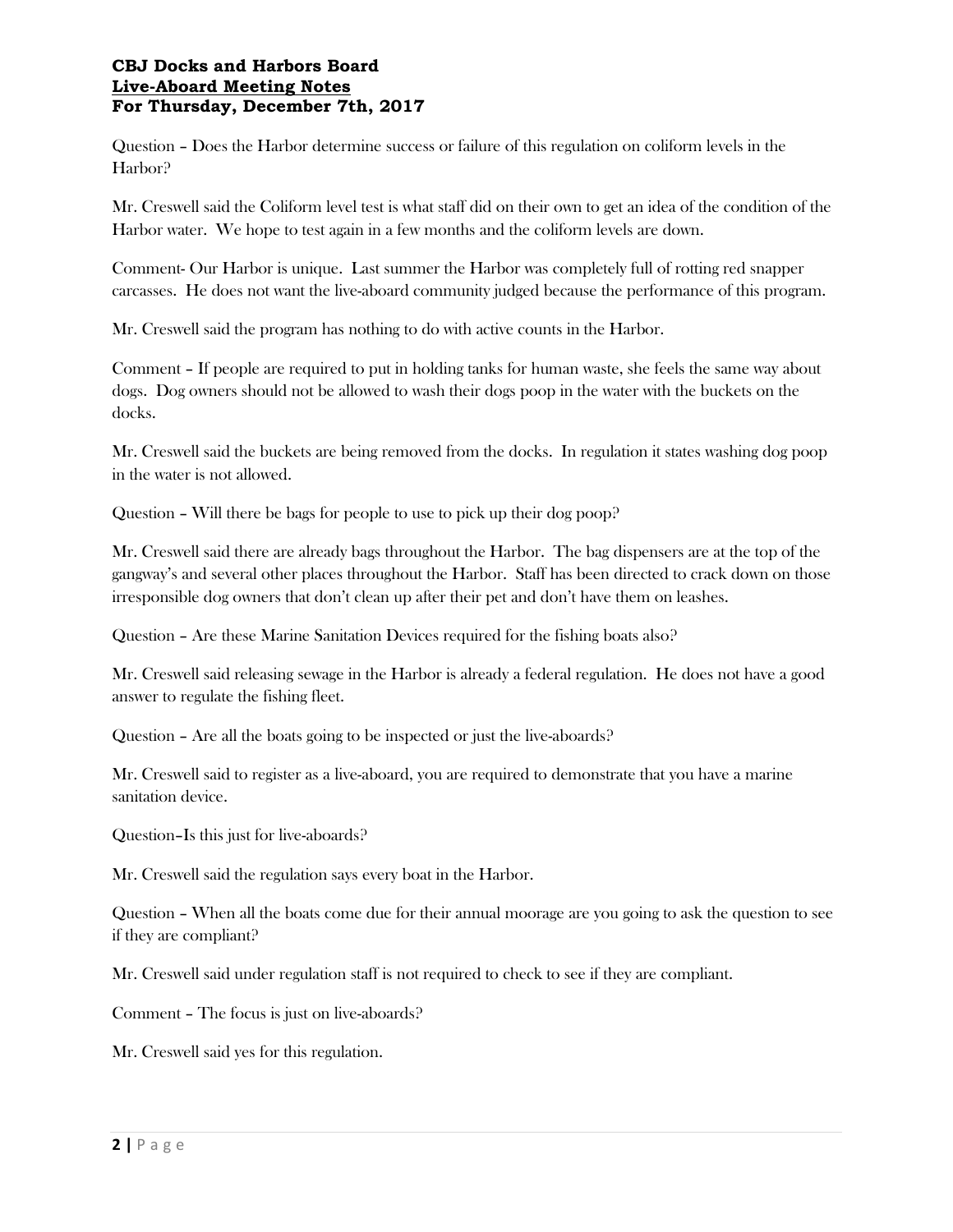Question – How are you going to regulate the people that come here in the summer and live-aboard their vessel but don't register as a live-aboard?

Mr. Creswell said if people stay on their boat more than three days they are required to register as a liveaboard. Staff does on a regular basis find people living on their vessel and have them come in and register. At that time staff will inspect their vessel.

Question – Asked what was discussed at the last meeting.

Ms. Larson said she could put the prior live-aboard meeting recordings on a USB for anyone that wanted that.

Question- Is there a charge to bring the portable pump out to your boat?

Mr. Creswell said no. Staff will bring it to you and make sure you know how to operate it. The actual pumping is done by you. The portable system is in place to assist. In regulation boats are required to move. If the portable system is not working, you will be required to go to the pump out area to pump your vessel. Currently this portable system is only in Aurora but there will be one added to Douglas also.

Question – Will Harris Harbor ever get a portable pump out?

Mr. Creswell said we would need to find grant money for the Harris portable system.

Comment – In regulation 05 CBJAC 45-015 says all vessels with moorage renewal will be required to have marine sanitation devices and not just live-aboards. You said earlier you were just going to enforce this for live-aboards.

Mr. Creswell said the regulation say's all vessels with an installed toilet facility must have a certified type I, II, or III system approved by the U.S. Coast Guard.

Comment- The regulation says upon application for moorage or moorage renewal, the vessel owner shall identify what type toilet facility they have. So this is for all vessels.

Mr. Creswell said the regulation say's if you have an installed toilet facility.

Question – Fishing vessels have installed toilet facilities. Are they required to have a type I, II, or III facility?

Mr. Creswell said only if they have the installed toilet facility. They are not allowed to pump overboard.

Comment – 95% of the boats in the Harbor have installed toilet facilities and that is not just the liveaboards.

Mr. Creswell said the regulation is not meant to single out live-aboards.

Question – Have all the other vessel owners been notified of this regulation?

Mr. Creswell said this has been through the public process and has been posted in all the offices.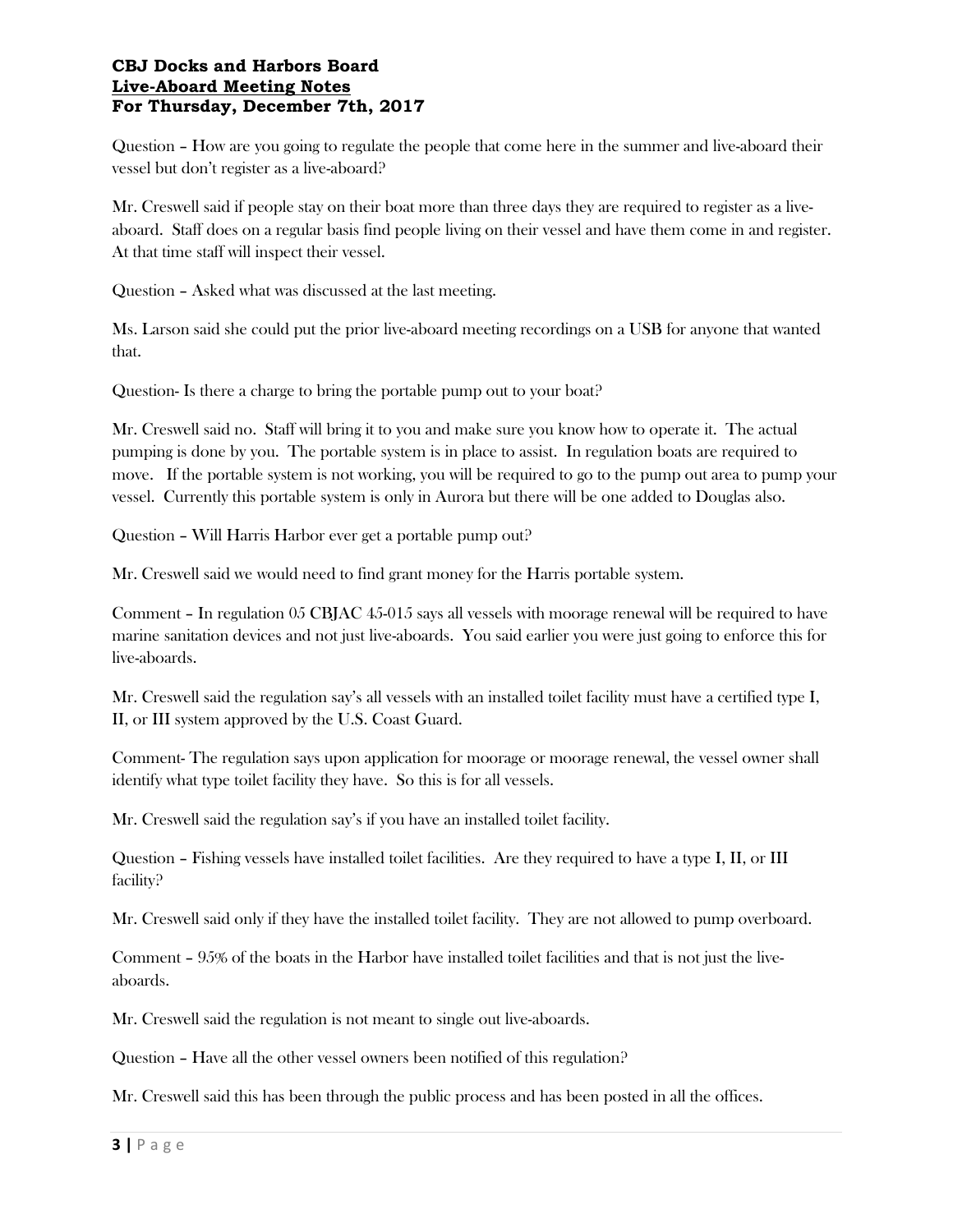# WATER SAFETY

Mr. Barr asked the group what was good on the this topic, and what is bad? What needs to be improved and what ideas do you have?

Comment – This person said they have pulled people out of the water two or three times since being in the Harbor. She noticed the metal ladders in the Harbor now and doesn't think if she fell in the water she would be able to use it to get herself out of the water because the docks are too high. Other harbors have pull down ladders and she believes she could pull the ladder down while in the water and get herself out. The current ladders are too big, bulky and heavy. She said they were a waste of money.

Comment – The current ladders are impossible and unsafe. If someone is in the water and the ladder is dropped on them, they are dead. These need to be removed before someone is killed and proper ladders installed.

Comment – I'm worried as a mother being pregnant with trying to bend over to get my daughter out of the water who currently wears a life jacket. If there was a pull down ladder she would be able to get out of the water.

Comment – Because of the bull rails, not every slip configuration is the same. You will need the drop down ladders long enough to go in the water. A rope ladder will not work because when you put your weight on it you will go under the dock.

Question – Do you go under the dock with a drop down ladder?

Comment – No because they are all metal.

Question – How were the current ladders chosen for the Harbor? She believes the ladders were expensive and doesn't want it to happen again with the upgrading of the Harbors.

Comment – Same designs are used from one phase to another and if this isn't stopped now we could end up with the same ladders again. This is important to get this figured out.

Comment – This was brought up as soon as these ladders appeared and one of the Board members dismissed the drop down ladders. She relayed what a Board member told her "it will probably be a drunk that falls in the water and good ridens to them anyway". This is a very important subject.

Mr. Barr asked what other issues does the group want to move forward?

Comment – Failure to have your pet on a lease ignores the fact there are children, old people, and ice. People single out their pet and say their dog doesn't need a leash. Small dogs can trip people, large dogs can scare children and for these reasons it is not okay not to follow the rules and have your dog unleashed.

Comment – The leash law is also for the dogs safety.

Comment – This happens all over the City and not just specific to the Harbor. There are a lot of places that they go to walk their dog and other dogs are not leashed so they are not able to walk their dog.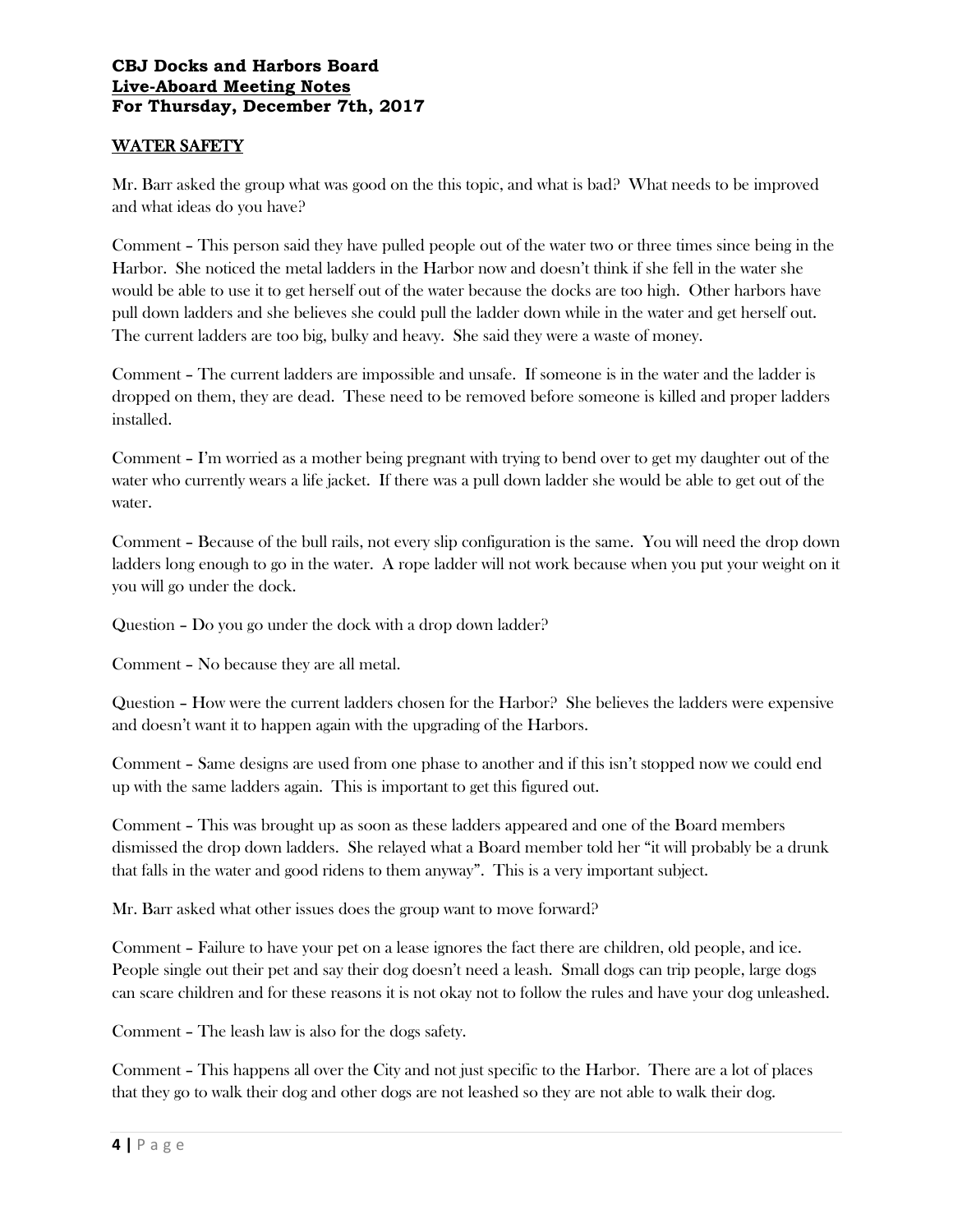Comment – Ice has been a big issue and doesn't believe it has been cleared off the docks as well as it needs to be.

Comment – At the top of the ramp is ice melt. She said she gets some and sprinkles it where it is needed.

Question – Is it okay to use the ice melt from the buckets at the top of the ramps?

Mr. Creswell said that is what it is there for to use when needed. If a bucket is empty, please call the Harbor office and let them know so staff can refill it when making their rounds.

Compliment – Harbor staff does a great job clearing the docks and helping with patrons needs.

Comment – She wanted to address safety in general. Last year she responded to a vessel sinking. She is not used to someone on call versus someone in the Harbor all the time. The police responded faster than the Harbor on call staff personnel. The police was not able to do anything until the Harbor staff showed up. What is the call time for Harbor staff to show up?

Mr. Creswell said it depends who is on call? The Harbors on call number goes to dispatch and they call the Harbor staff on call at that time. The on call Harbor staff live different locations throughout the City and respond time is based on that.

Comment – It also took along time for Harbor staff to get set up to address the sinking vessel.

Mr. Creswell said when he first was hired in the Harbors, none of the four Harbors had a quick response to a sinking vessel. Trying to improve this, he came up with a standard pump set which is a gas pump, a high output electric pump, a low output electric pump, and tools to access the boat in case it is locked. This standard pump set will be in all the Harbors.

Questions – Does staff help pump vessels in non emergency situation?

Mr. Creswell said yes, the only criteria is staff is not to put themselves in danger to pump out any sinking boat. Staff concern is to make sure no one is on the boat. The pumps are providing resources to keep from having an extensive problem.

Mr. Barr said Harbor staff received an email related to this topic from a woman who lives in Aurora Harbor. In the email she proposed ideas. One idea was a siren that would sound when someone fell in the water. Idea two would be to enlist a select group of volunteers to serve as Harbor safety Officers who could also be called in an emergency situation.

Comment – The siren is not going to tell you where you are needed. It will just make a lot of noise. She is in favor of a neighborhood watch. The live-aboard community is the eyes and ears of the Harbor after hours.

Comment – He also said he likes the neighborhood watch idea. Someone can sign up for a specific time and put their slip number down.

Comment – Have signs made and put up that the Harbor is under neighborhood watch.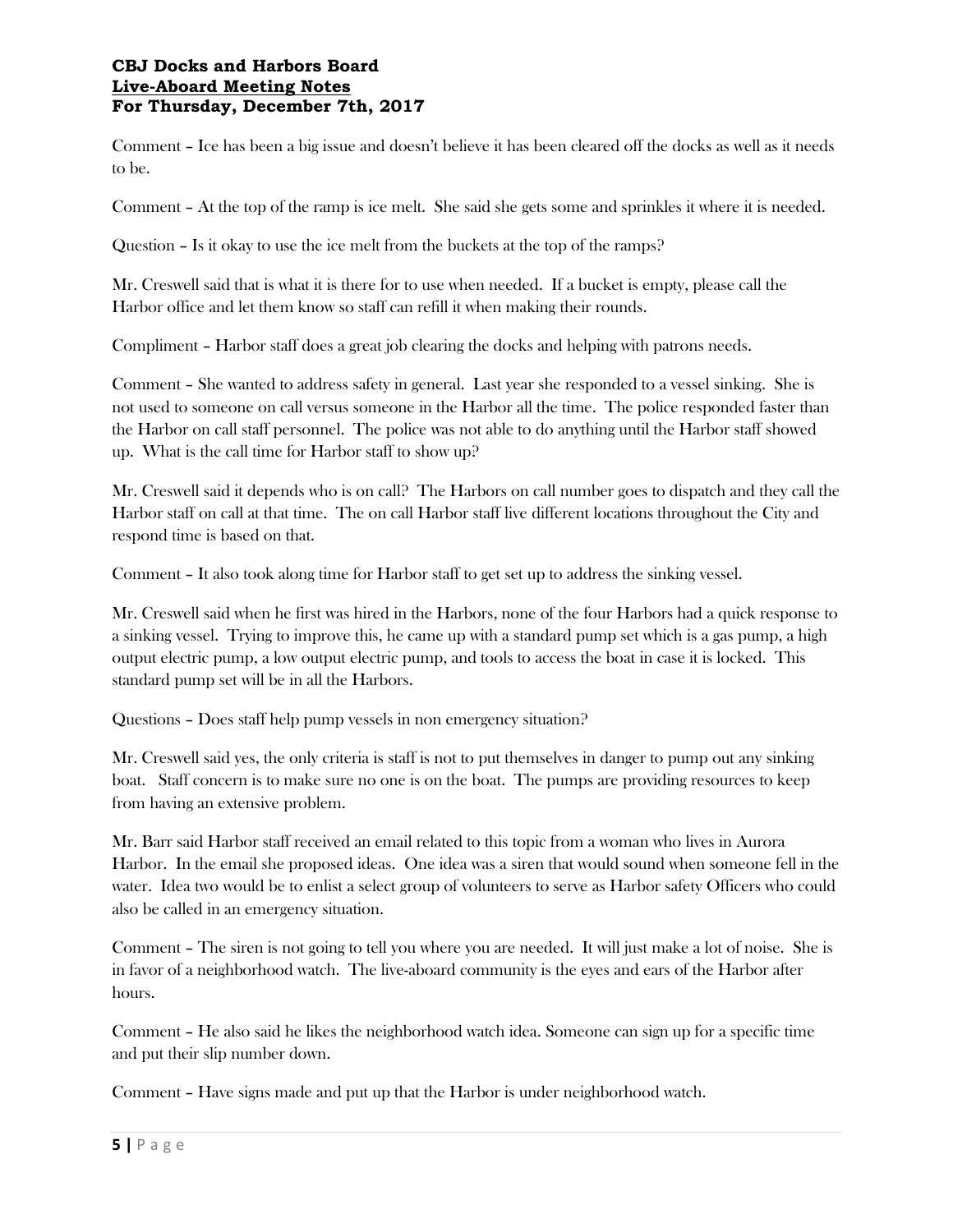Mr. Creswell said this was our third live-aboard meeting. Out of all the ideas, the neighborhood watch is one of the best ideas so far. This will be an immediate and cost effective way to get things done. The neighborhood watch consists of live-aboards getting together to make the Harbor a better place to live. The Harbor Department can't run the neighborhood watch program but we can facilitate it.

Comment – There have been times he called the Harbor because an alarm was going off on a boat and he wanted to call the boat owner, but he was told that information could not be given out. He suggested to have people sign up voluntarily that don't mind having their phone number available to call if an alarm on their boat is going off or there is a problem with their boat.

Questions – When Harbor staff gets a call a boat is sinking, is the priority to call the boat owner or try to get it pumped out?

Mr. Creswell said it would be to start pumping it out.

Mr. Barr said the remainder of the meeting will be open to discuss any topics of concern.

Comment – He said for one person as live-aboard on a boat he pays \$69.00. However, if there are four live-aboards, they only pay \$17.25 per person. He has asked Harbor staff where the \$69.00 came from and he was told water and maintenance, but he was not given any exact numbers. He would like to get numbers for expenses in the Harbor.

Mr. Barr said fees for services are set by the Docks & Harbors Board. Your question should go to the Board.

Comment – He said he went to a Fee Committe meeting a year ago designated to raise the fees. He said he asked the question where the \$69 fee came from originally and no one knew. He still has not heard an answer on that. He is surprised that there is no breakdown in cost for this fee. Does a live-aboard use more water or a long liner who soaks his long lines 24 hours a day with hoses running? He would say the long liner is using more water than he is. There was no real financial break down but vague ideas that liveaboards use the dumpster, but so do the out of town patrons. It is hard to see what more live-aboards use than other boats in the Harbor. What more of a benefit does live-aboards have over anyone else in the harbor.

Comment – This person commented he would like a break down of the \$69 live-aboard fee.

Mr. Creswell said the fee review meetings were not just to increase fees but to review them. Harbors even did away with two fees last year. The live-aboard fee came up but was never finalized. There are a lot of things that go into the live-aboard fee and it is not just the cost of water but can include leaving the water on year around. He said it is not one single thing but several things. He said he didn't set the fees but is also interested on how the fees were set as a management standpoint.

Comment – He understands it could be a number of things to make up the \$69 live-aboard fee and maybe \$69 is too low but he would like the break down.